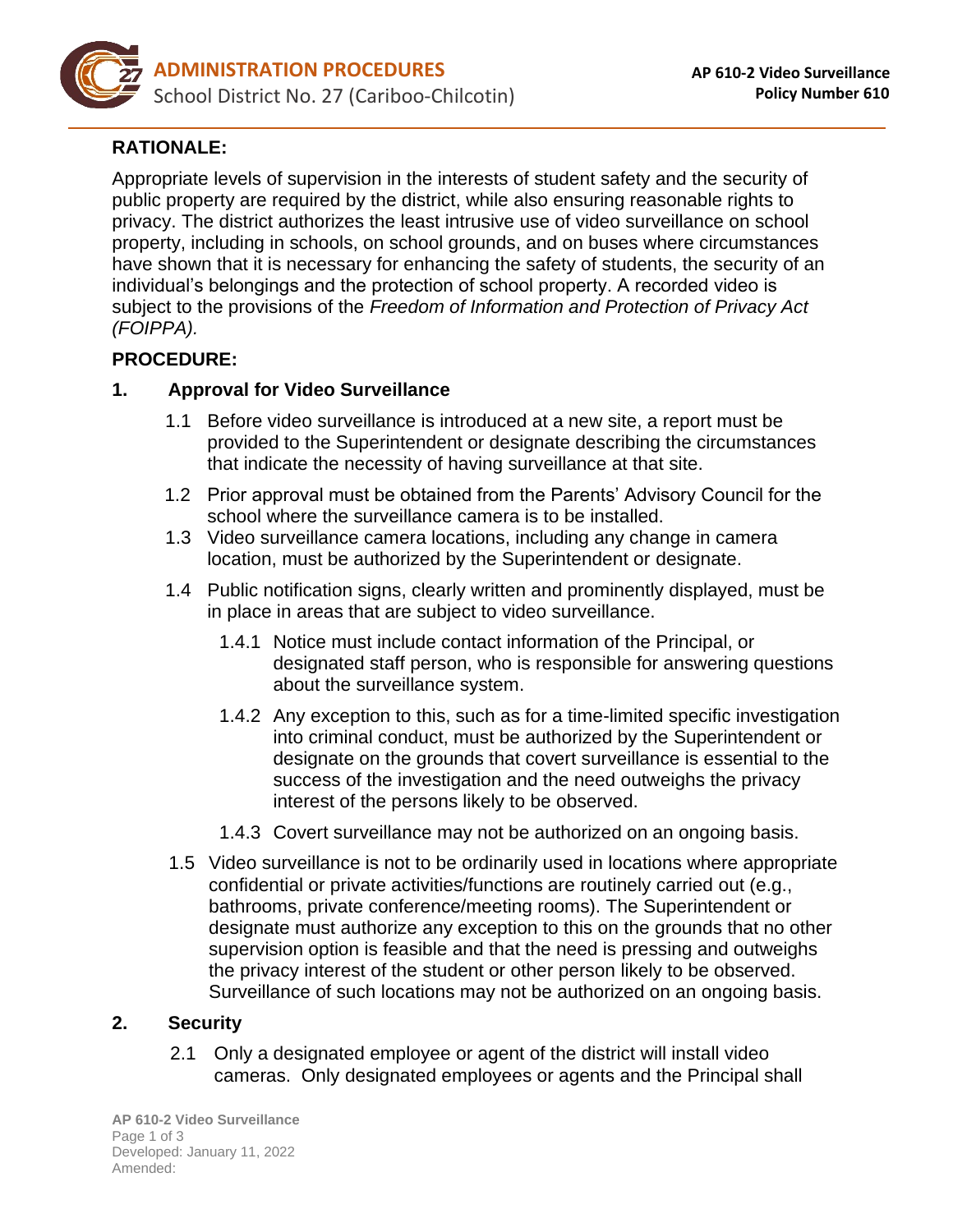

have access to the key that opens the camera boxes. Only these individuals shall handle the camera or video files.

- 2.2 Videos are downloaded and stored on district servers.
- 2.3 Videos will not be sold, publicly viewed, or distributed except as provided for by these procedures and the appropriate legislation.

### **3. Viewing of Tapes**

- 3.1 Video monitors used to view videos should not be located in a position that enables public viewing. Videos may only be viewed by:
	- 3.1.1 the Principal or individual authorizing camera installation;
	- 3.1.2 by parents or caregivers and students as outlined in 3(c).
	- 3.1.3 by district staff with a direct involvement with the recorded contents of the specific video; or
	- 3.1.4 employees or agents responsible for the technical operations of the system.
- 3.2 If an employee or student is facing any disciplinary action, they may authorize their union representative or other advocate to view the video.
- 3.3 Parents or caregivers may review a segment of the video if the segment relates to a specific incident (e.g., accident or misconduct) involving their child or children, unless the review might violate the privacy of a third party. In that case, the review should not take place unless authorized by the district's Freedom of Information and Protection of Privacy Act (FOIPPA) Officer.

## **4. Retention of Videos**

- 4.1 Where an incident raises a prospect of a legal claim against the district, the video, or a copy of it, shall be sent to the district's insurers.
- 4.2 Videos shall be erased within one month unless they are being retained at the request of the Principal, Superintendent or designate, employee, parent or caregiver or student for documentation related to a specific incident or are being transferred to the district's insurers.
- 4.3 Videos retained in 4(b) shall be erased as soon as the incident in question has been resolved unless the video has been used in the making of a decision about an individual. In that instance, the video must be kept for a minimum of one year, as required by the *Freedom of Information and Protection of Privacy Act* unless earlier erasure is authorized by or on behalf of the individual.

#### **5. Review**

5.1 The Principal is responsible for the proper implementation and control of the video surveillance system.